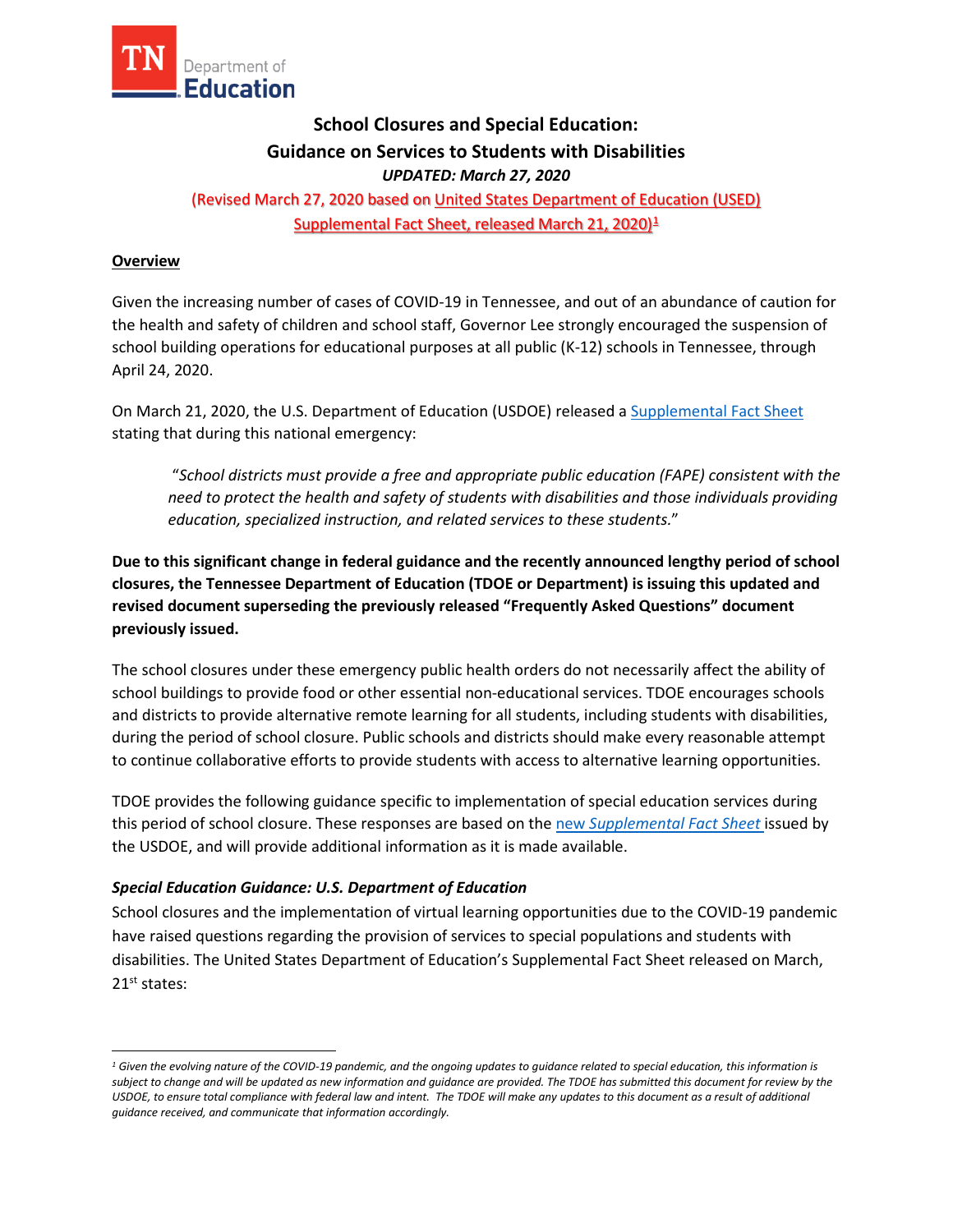

 *Section 504 of the Rehabilitation Act (Section 504), and Title II of the Americans with Disabilities Act should not prevent any school from offering educational programs through*  **"***To be clear: ensuring compliance with the Individuals with Disabilities Education Act (IDEA), distance instruction."* 

 regarding an LEA's obligations under the Individuals with Disabilities Education Act (IDEA) and Section education. Guidance on each of these timelines is included below and the department encourages While we know that LEAs will continue to serve students to the best of their abilities during emergency situations, this guidance from the United States Department of Education provides clarification 504 of the Rehabilitation Act of 1973. In addition, the Tennessee Department of Education recognizes that during these times, there may be challenges to meeting deadlines associated with special districts to be in touch with the Special Populations Division for any support or technical assistance that might be needed.

## **Special Education Service Delivery**

 where possible, the USDOE has emphasized many disability-related modifications and services may be effectively provided remotely or online. The department recognizes that there are many options available to districts as they seek to provide instructional opportunities for students during school closures. These options include providing homework packets, virtual or distance learning, etc. While the USDOE and TDOE will offer flexibility

 school or district must ensure that students with disabilities also have **equal access** to the same of school closure, districts should make every effort to use creative strategies to provide special must be made accessible to students with disabilities. As virtual or distance learning takes place to the general student population during a school closure, the educational opportunities, taking into consideration the individual needs of students. During this period education instruction and services to the extent safe and feasible. Moreover, any educational opportunities offered to the general student population, including enrichment activities and resources,

## **IEP team meeting is not required, and no changes need to be made to the IEP. If the only change to a student with a disability's educational services is that they will be provided virtually rather than in person (but the type and amount of services otherwise remain unchanged), an**

 amount of services to be provided. The team must document any services missed and assess the need If, however, the type or amount of services listed in the IEP or 504 plan must change because they can only be provided face-to-face and not virtually, the IEP team should convene to discuss the type and for compensatory education.

 Once the traditional school day resumes, the LEA must make every effort to provide special education and related services to the child in accordance with the child's individualized education program (IEP) or 504 plan. If a child does not receive services during a building closure, a child's IEP team or 504 team must make an individualized determination whether and to what extent compensatory services may be needed, consistent with applicable requirements, including to make up for any skills that may have been lost.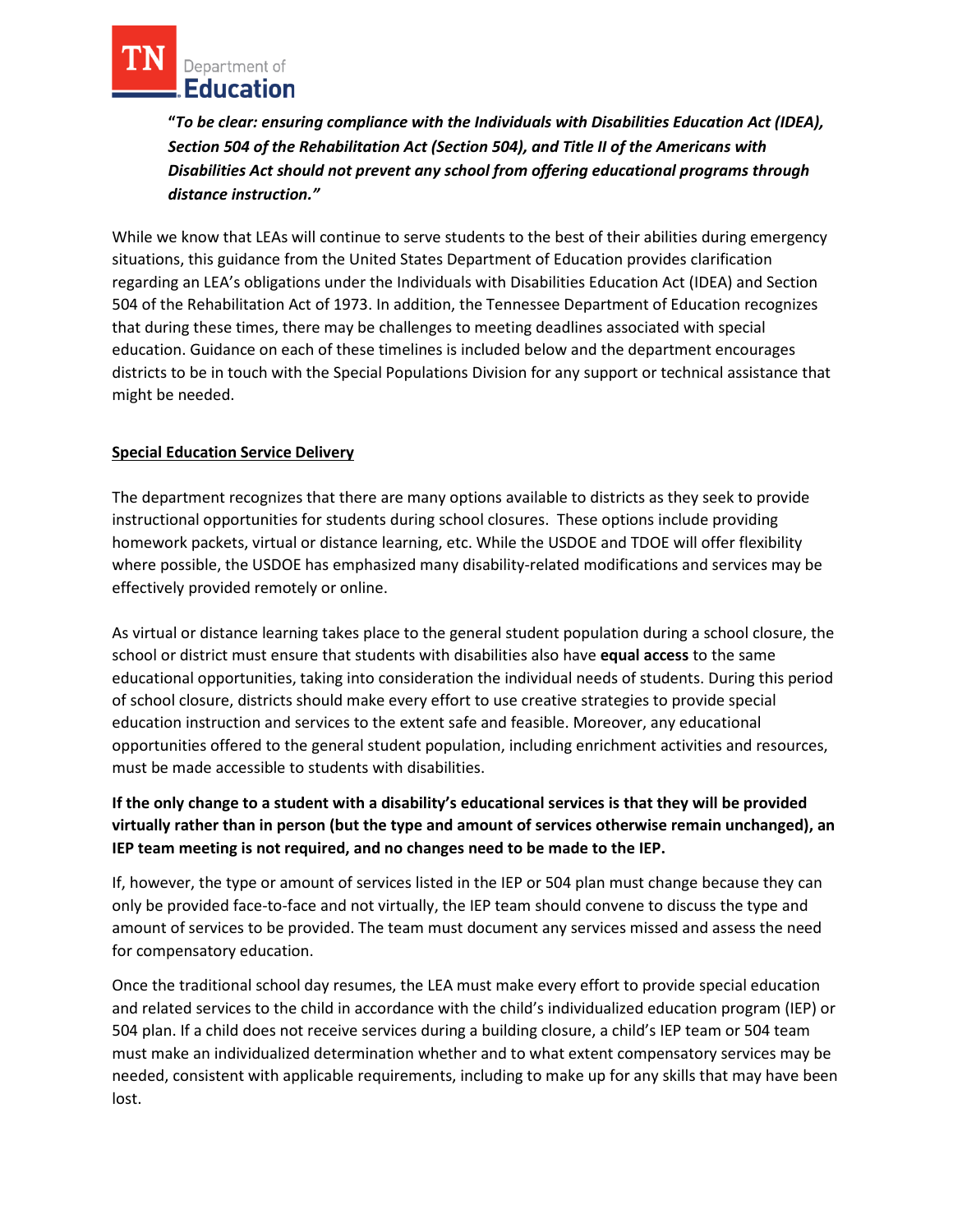

## **Virtual Instruction for Students with Disabilities**

 the face of the COVID-19 pandemic. The guidance states that while many schools are choosing to move the expense of students, to address matters pertaining to services for students with disabilities. Rather, school systems must make local decisions that take into consideration the health, safety, and well-being of all their students and staff. Again, a restatement of the guidance provided by USDOE on March 21<sup>st</sup>: On March 21, 2020, USDOE released additional [guidance r](https://www2.ed.gov/about/offices/list/ocr/frontpage/faq/rr/policyguidance/Supple%20Fact%20Sheet%203.21.20%20FINAL.pdf?utm_content=&utm_medium=email&utm_name=&utm_source=govdelivery&utm_term=)egarding serving students with disabilities in to virtual instruction, some educators have been reluctant to provide any distance instruction because they believe that federal disability law presents insurmountable barriers to remote education. USDOE states that this is not true. Schools should not opt to close or decline to provide distance instruction, at

 *Disabilities Act should not prevent any school from offering educational programs through distance instruction."* "*To be clear: ensuring compliance with IDEA, Section 504, and Title II of the Americans with* 

students. For more information, refer to the **TDOE COVID Support Webpage** and scroll down to "School TDOE is prepared to help school districts provide distance learning in a manner that is accessible to all Closure Toolkits".

### **Initial Evaluation Timelines**

 The IDEA provides that initial evaluations must be conducted within 60 calendar days of receiving federal and state levels, evaluations initiated or in process on or after March 3, 2020 may be completed within 90 calendar days of receipt of parental consent, rather than the usual 60-day requirement. This building closures to extend timelines commensurate with the general durations of closures. parental consent *or within a state established timeframe*. Due to the current states of emergency at the timeline will be revisited (and extended) as needed. This will allow for districts experiencing school

 If an evaluation of a student with a disability requires a face-to-face assessment or observation, the do not require face-to-face assessments or observations may take place while school buildings are evaluation would need to be delayed until school buildings reopen. Evaluations and re-evaluations that closed, so long as a student's parent or legal guardian consents. These same principles apply to similar activities conducted by appropriate personnel for a student with a disability who has a plan developed under Section 504, or who is being evaluated under Section 504.

### **Re-evaluations**

 setting, cases should be treated on an individual basis; however, every attempt should be made to complete the re-evaluation to the extent possible, given reasonable access to the student. The IDEA does not provide an evaluation timeline for re-evaluations other than the 3-year re-evaluation timeline. For re-evaluations due during a school closing, teams should complete the re-evaluation as soon as possible upon return. For re-evaluations due while students are attending a virtual instructional

complete the re-evaluation to the extent possible, given reasonable access to the student.<br>Districts and schools are strongly encouraged to document decisions related to these re-evaluation timelines and maintain that decision-making rationale in the student's file.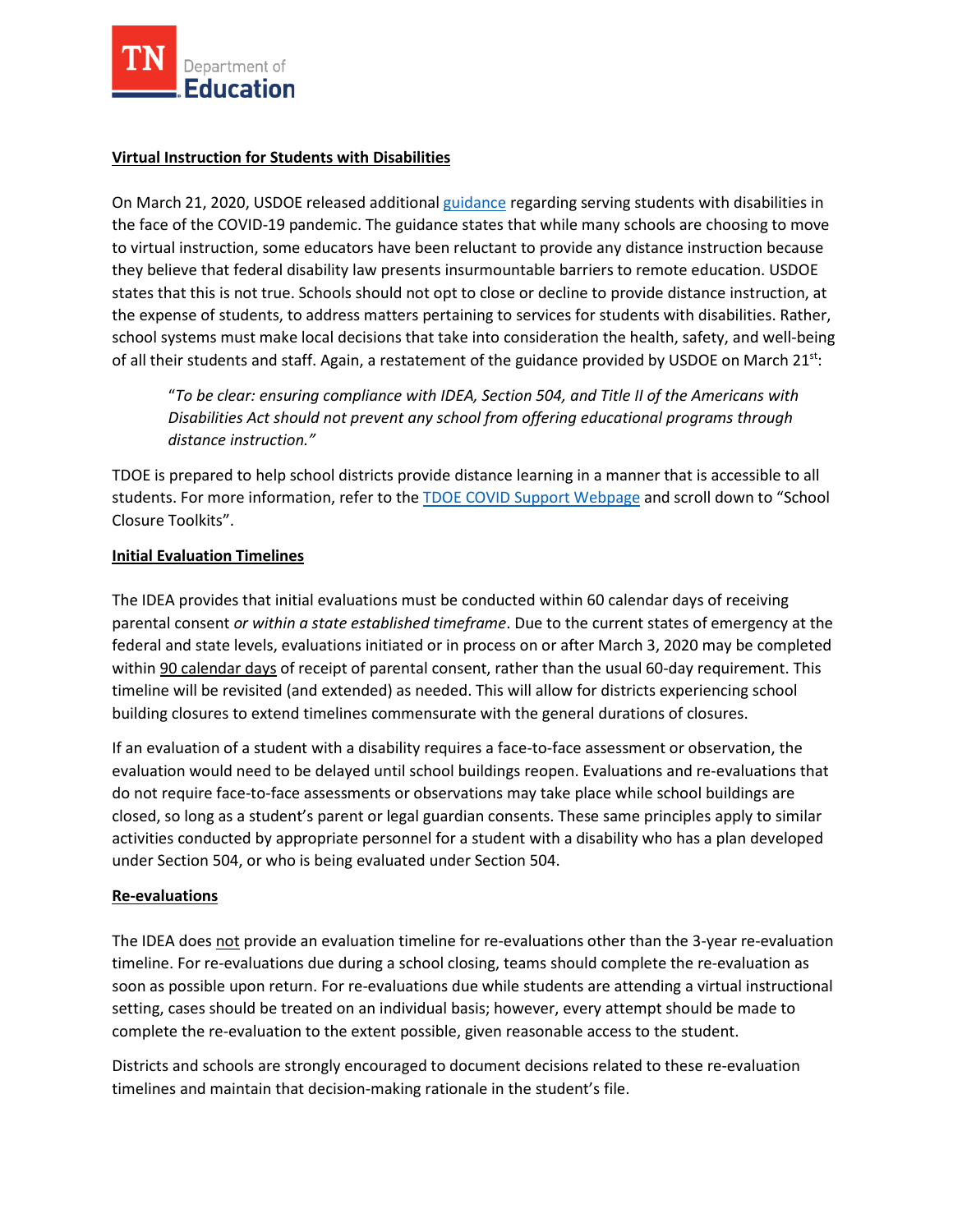

#### **Initial IEPs**

 Pursuant to 34 CFR §300.323(c), a meeting to develop an IEP for a child must be conducted within 30 days of a determination that the child needs special education and related services. As soon as possible following the development of the IEP, special education and related services must be made available to the child in accordance with the child's IEP. "As soon as possible" recognizes that there may be some pandemic, etc., an LEA may need to delay the start of special education and related services to a isolated circumstances where, because of damage caused by the storm, power outages, closure due to particular child.

 Districts and schools are strongly encouraged to document decisions related to these IEP timelines and maintain that decision-making rationale in the student's file.

### **Annual IEP Reviews**

 The IDEA requires that the child's IEP be reviewed periodically, but not less than annually, to determine whether the annual goals for the child are being achieved; and revise the IEP, as appropriate. **LEAs**  after the annual IEP Team meeting for a school year, the parent of a child with a disability and the LEA may agree not to convene an IEP Team meeting for the purposes of making those changes, and instead may develop a written document to amend or modify the child's current IEP. In addition, when LEA may agree to use alternative means of meeting participation requirements, such as video **should make every attempt to conduct annual IEP team meetings that are due during periods of school closure.** There is some flexibility in this provision. For example, in making changes to a child's IEP conducting IEP Team meetings and placement meetings, the parent of a child with a disability and an conferences and conference calls.

### **IEP team meeting timelines may be extended only if**:

- • The LEA has reasonably determined the use of virtual technology is not a suitable method of conducting the required meeting; or
- Information necessary for the IEP team's deliberation is not attainable due to recommendations of the state or local health departments that limit access to important student records.

 that each child receives an IEP review commensurate with the intent of the law, and in the best interest These decisions must include the child's parent or guardian and meaningfully work towards ensuring of the child.

 Districts and schools are strongly encouraged to document decisions related to annual reviews and maintain the decision-making rationale in the student's file.

### **Compensatory Education and Services**

 students due to the loss of skills during the period of school closure. Once school resumes, IEP teams will determine the need for compensatory services for individual

 or her to the position he or she would have otherwise occupied had the services not been delayed or Compensatory services are services that should be provided to a student that are needed to elevate him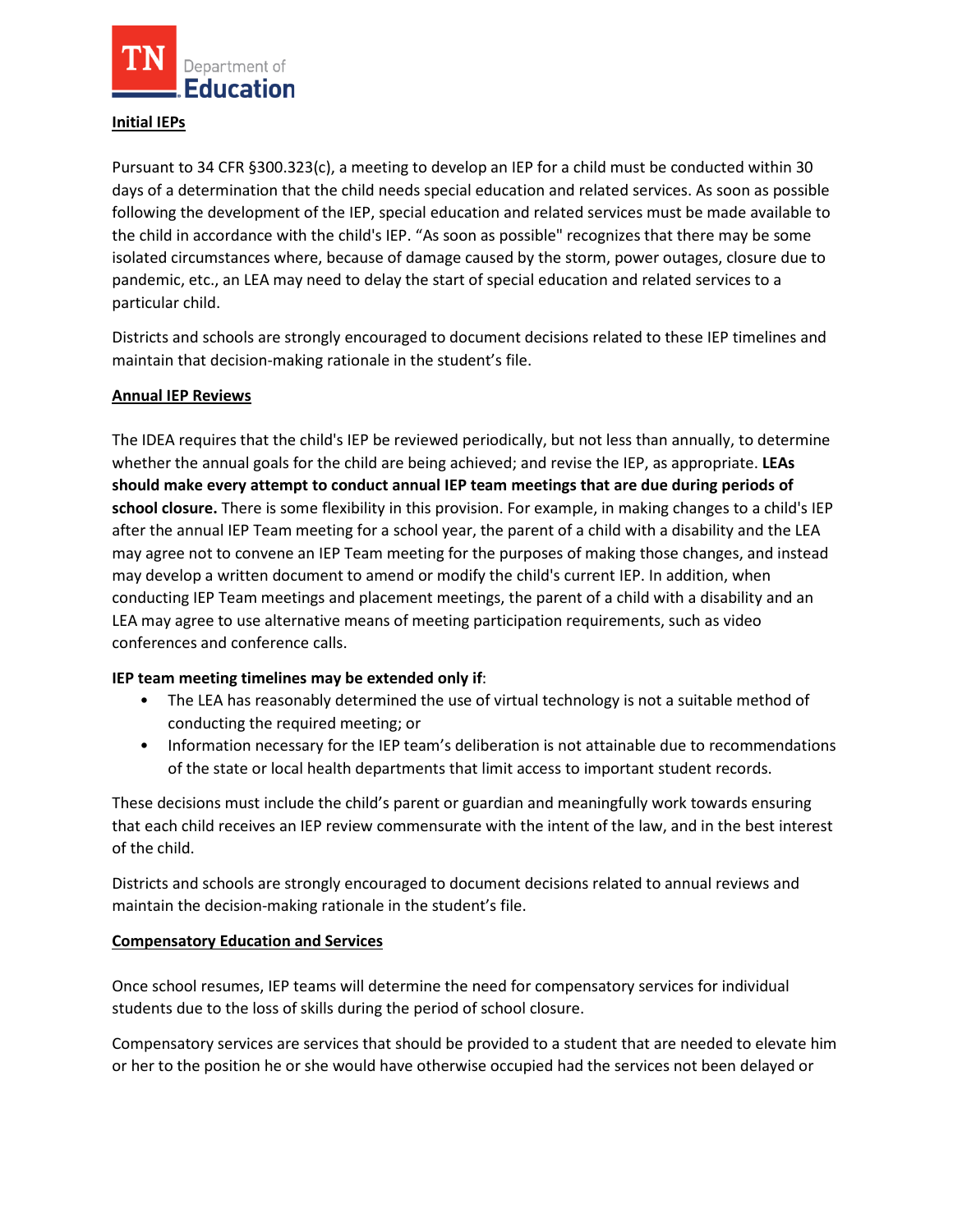

 postponed. This can include making up missed hours of occupational therapy, hours of individual academic intervention, etc.

 that child. In some cases, a delay in services can be more challenging to "make-up" and may require more hours than what was originally scheduled in order to bring the child back to the position he or she would have otherwise been in had the services not stopped. The reverse could also be true, though it is It should also be noted that each child should be evaluated and supported based on the unique needs of not recommended that fewer hours be provided to any children.

Decisions related to compensatory education and services should be clearly documented in terms of the hours or services that were missed, and the decision on what services are necessary to bring the child to the same position he or she would have otherwise been in, had services not stopped. Districts and schools are strongly encouraged to document decisions and maintain that decision-making rationale in the student's file.

### **Dispute Resolution Processes**

information about each of the three processes is availabl[e here.](https://www.tn.gov/education/legal-services/special-education-legal-services/legal-dispute-resolution-processes.html) IDEA Part B and state special education law provide for the three dispute resolution processes: administrative complaint, mediation, and due process hearing. Even during times of school closure or distance learning, parents retain their legal right to request dispute resolution. More

Administrative Complaints (ACs) - The department is continuing to investigate all the current ACs and newly submitted ACs. These investigations are normally completed within 60 calendar days, as required by IDEA. However, IDEA states that investigations may going beyond the traditional 60 day timeframe need additional time to prepare their response to the complaint. Complaint investigators will ensure that corrective action plans align to LEA closures as a result of COVID-19. when exceptional circumstances exist with respect to a particular complaint. The COVID-19 pandemic could be deemed an exceptional circumstance if LEA and/or SEA staff are unavailable or absent for an extended period of time. LEAs may request from TDOE's complaint investigators an extension if LEA staff

Due Process Hearing (DPHs) - When a parent files a due process complaint, the LEA must convene a in writing to waive the meeting or to use mediation. While the IDEA specifically mentions circumstances in which the 30-day resolution period can be adjusted, it does not prevent the parties from mutually resolution meeting within 15 days of receiving notice of the parent's complaint, unless the parties agree agreeing to extend the timeline because of unavoidable delays caused by the COVID-19 pandemic. Additionally, although a hearing decision must be issued and mailed to the parties 45 days after the expiration of the 30-day resolution period or an adjusted resolution period, a hearing officer may grant a specific extension of time at the request of either party to the hearing.

IDEA due process hearings are heard by the Tennessee Secretary of State's Administrative Procedures Division (APD). APD has released the following information regarding DPHs during the COVID-19 pandemic:

 *Administrative Procedures Division has made the informed decision to follow that collective "In recent days, Tennessee's judiciary and administrative courts have weighed the COVID-19 pandemic, considering the continually evolving landscape, and responded, accordingly. The Tennessee Supreme Court issued an ORDER SUSPENDING IN-PERSON COURT PROCEEDINGS. The*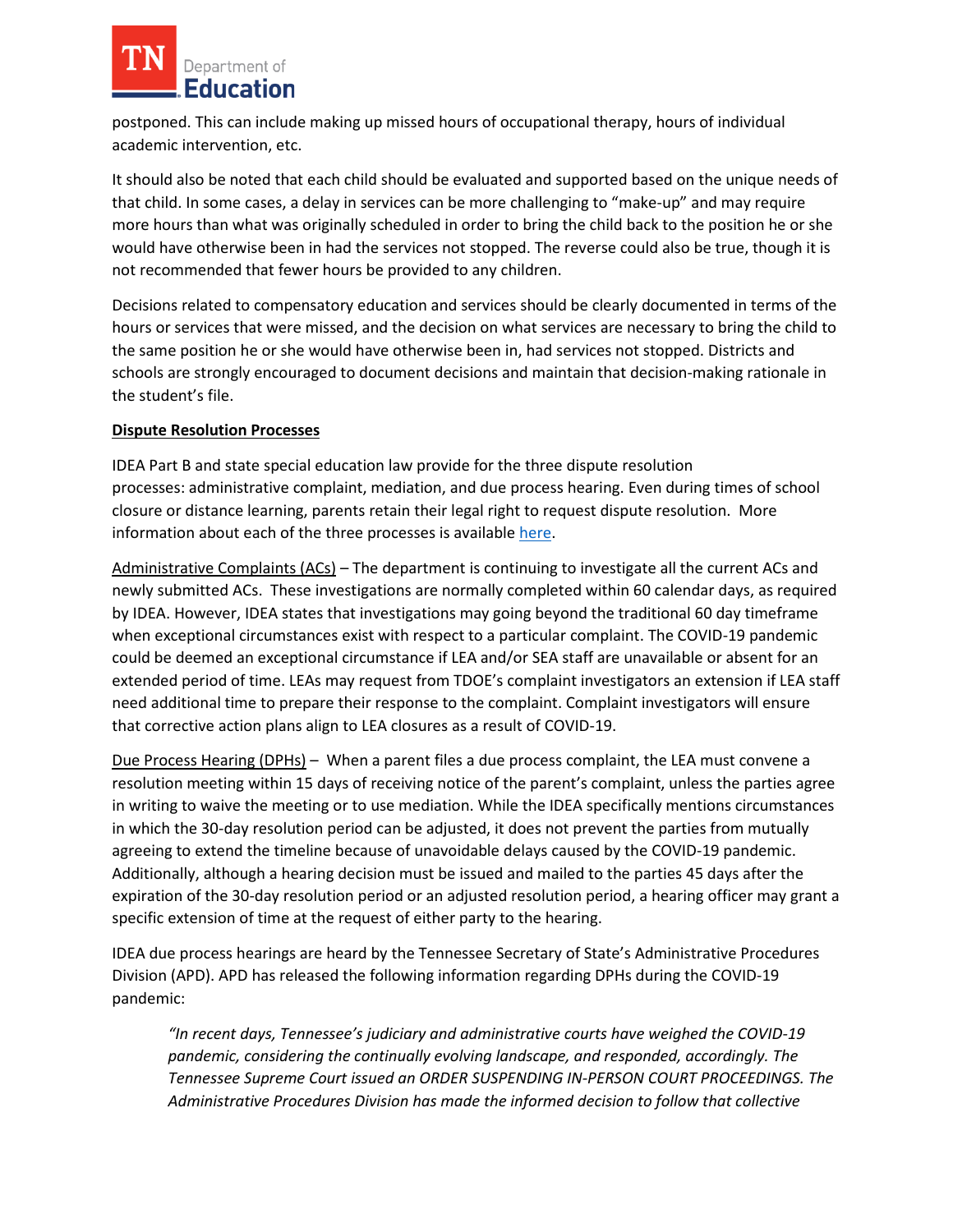

*wisdom. The Administrative Procedures Division will continue work to serve the public and state agencies. However, in order to minimize the risks associated with in-person contact, the following procedures are hereby implemented until further notice."* 

 In-Person Hearings - Cases that are typically heard in-person may be heard by audio or visual teleconference. Alternatively, should it be necessary for a case to be heard in-person, participants may be given the option to participate by audio or visual teleconference, dependent upon the technological litigants, or their counsel, should post signs at the hearing location with a contact number for the Agency. Otherwise, litigants, or their counsel, may coordinate with the opposing state agency and/or request guidance from the Administrative Judge presiding over the case. If no options are feasible for capacity of the Agency and location. The Administrative Judge may employ additional protective measures for in-person hearings. Agencies that provide hearing locations should contact opposing litigants, or their counsel, to advise of these options. Agencies that are unable to contact opposing conducting a hearing by teleconference or in-person as scheduled, the hearing may be continued to a later date.

Extended Appeal Rights - Pursuant to the Tennessee Supreme Court's ORDER SUSPENDING IN-PERSON otherwise that are set to expire between March 13, and March 31, 2020" are extended through April 6, deadlines are set to expire between March 13 and March 31, these deadlines shall be extended through April 6, 2020. Should the Tennessee Supreme Court issue an additional Order enlarging the time for the extension of deadlines, such extension shall be immediately effective upon the entry of such Order. COURT PROCEEDINGS, "deadlines set forth in court rules, statutes, ordinances, administrative rules, or 2020. Therefore, in cases wherein Petitions for Reconsideration, as contemplated by Tenn. Code Ann. §§ 4-5-315, 317; or Appeals of Initial Orders, as contemplated by Tenn. Code Ann. 4-5-315; and any other

 Filings - **Filings should be made by email, to** [APD.Filings@tn.gov](mailto:APD.Filings@tn.gov)**, or by facsimile, to 615-741-4472.**  Paper filings should only be made by mail or in-person if a litigant has no access to either email or facsimile.

 Questions regarding mediation and due process hearings - **Non-legal questions** may be asked of Administrative Procedures Division staff, during normal business hours (8:00 a.m. - 4:30 p.m., Central Time), by calling 615-741-7008. If you have **legal questions**, please direct them to the Administrative Judge presiding over your case.

Mediation - IDEA mediations are run by the Tennessee Secretary of State's Administrative Procedures contact information above. Division (APD). At this time, APD has not released any guidance with regarding to scheduling mediations during the COVID-19 pandemic. Districts should direct any mediation related questions to APD using the

## **Additional Guidance and Support for Closures**

 the student, especially if he or she is out of the structure of a regular school day. Conversations and guidance for families to best address and support the needs of their children as it relates to accommodations are encouraged. Districts and schools should consider the comprehensive needs of the student and proactively dialogue with families about ways to support students during any school In some cases, based on the needs of the student, a lack of services may create additional challenges to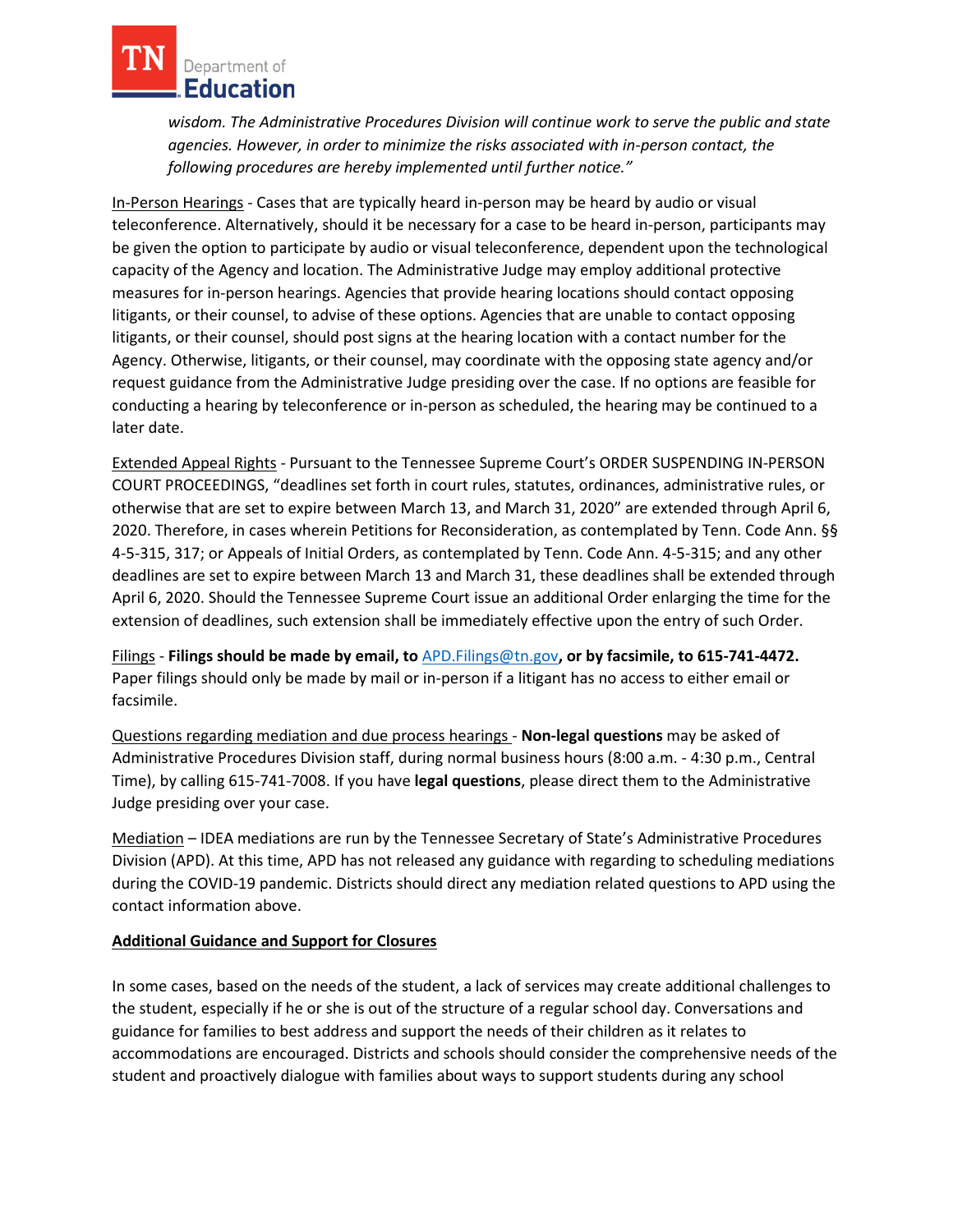

closures. Scheduling a phone conference or sending home some guidance may help families and the school to ensure consistent coverage for students.

 closings or virtual settings can be found on the Q&A document recently issued by the USDOE: Additional guidance related to the provision of special education and related services during school [https://www2.ed.gov/policy/speced/guid/idea/memosdcltrs/qa-covid-19-03-12-2020.pdf.](https://www2.ed.gov/policy/speced/guid/idea/memosdcltrs/qa-covid-19-03-12-2020.pdf)

 A supplemental fact sheet issued by the Office of Special Education Programs (OSEP) on March 21, 2020 can also be found here:

[https://www2.ed.gov/about/offices/list/ocr/frontpage/faq/rr/policyguidance/Supple%20Fact%20Sheet](https://www2.ed.gov/about/offices/list/ocr/frontpage/faq/rr/policyguidance/Supple%20Fact%20Sheet%203.21.20%20FINAL.pdf?utm_content=&utm_medium=email&utm_name=&utm_source=govdelivery&utm_term)  [%203.21.20%20FINAL.pdf?utm\\_content=&utm\\_medium=email&utm\\_name=&utm\\_source=govdelivery](https://www2.ed.gov/about/offices/list/ocr/frontpage/faq/rr/policyguidance/Supple%20Fact%20Sheet%203.21.20%20FINAL.pdf?utm_content=&utm_medium=email&utm_name=&utm_source=govdelivery&utm_term)  **&utm\_term** 

For further assistance, please contact Assistant Commissioner, Special Populations Theresa Nicholls at [Theresa.Nicholls@tn.gov](mailto:Theresa.Nicholls@tn.gov) 

# **COVID-19 and Special Education: Frequently Asked Questions on Services to Students with Disabilities**  *UPDATED: March 27, 2020*

### *Learning Opportunities for Students with Disabilities*

### **Q: What are the district's obligations to provide FAPE to students with disabilities through distance learning due to COVID-19?**

 state emergency. While ensuring the health and safety of students and educators is a priority, it may not opportunities and related services may be modified to be effectively provided by sending resources and for instance, accessible reading materials, speech and language services through video conferencing, and videos with accurate captioning. Moreover, districts may continue to implement many of the How a district will provide FAPE will look different during this unprecedented period of national and be feasible during the current period of school closures to provide, for example, hands-on physical therapy, occupational therapy, or tactile sign language services However, many specialized instructional supports to students directly, online or telephonically. Such forms of specialized instruction may include, accommodations on a student's IEP, such as extensions of time for assignments, large print, and use of speech-to-text and other assistive technology. IDEA funds provided to districts may support the expenses related to equipment or materials necessary for related accommodations.

 education and related services to individual students and convene IEP Team meetings as necessary in order to make an individualized determination as to what compensatory services may be necessary, and to ensure the student receives FAPE prospectively. Once school resumes, the district must review how the closure impacted the delivery of special

#### **Q. How often should districts communicate with families during this period of school closure?**

 of school closure. The frequency and type of communication will vary depending on the child's School districts should ensure that an IEP Team member (e.g., classroom teacher, special education teacher or other service provider) communicates regularly with families (or guardians) during the period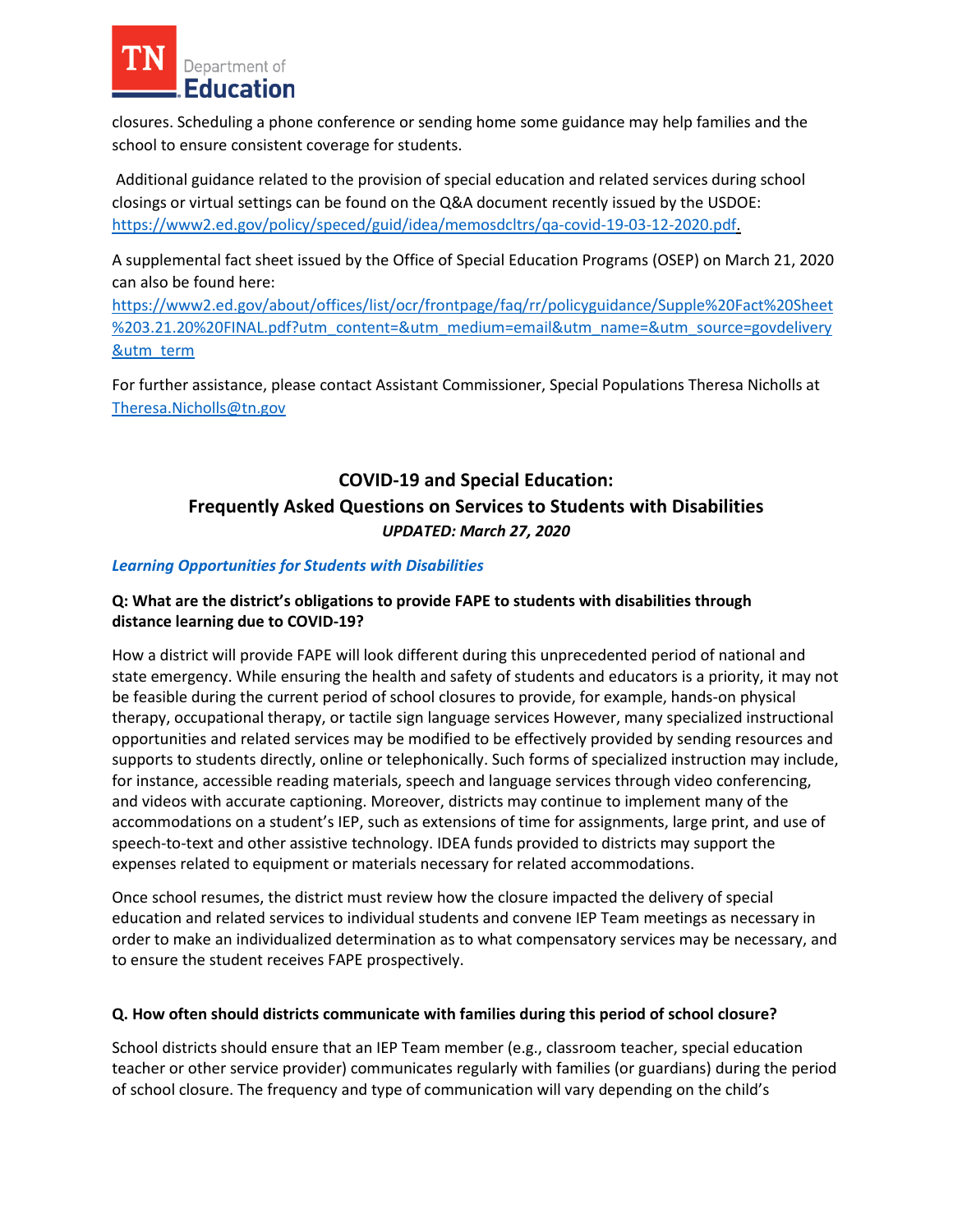

 individual needs, the availability of the team member, and the mode of communication utilized. This ongoing communication will help educators and parents/guardians develop a plan for students to receive as much individualized instruction and related services as is possible through distance learning or other remote learning opportunities.

### **Q: What provisions need to be made for a district to provide services on a student's IEP remotely?**

 During this national emergency, schools may not be able to provide all services in the same manner they are typically provided. Many disability-related modifications and services may be effectively provided language services through video conferencing. It is important to emphasize that federal disability law allows for flexibility in determining how to meet the individual needs of students with disabilities. The determination of how FAPE is to be provided may need to be different in this time of unprecedented remotely. These may include, for instance, extensions of time for assignments, videos with accurate captioning or embedded sign language interpreting, accessible reading materials, and many speech or national emergency.

 should document any missed hours and provide compensatory education. For any services that cannot be provided remotely (such as some types of physical therapy) the IEP team

### **Q: Are all students eligible for compensatory services following these extended closures?**

 Whether a student is entitled to receive compensatory services because of the school's closure is an required special education instruction and services will be the most effective way for school districts to guidance that TDOE has requested on this topic from the USDOE. individualized determination to be made by the IEP team. Doing everything possible *now* to provide mitigate the need to provide compensatory services in the future. TDOE anticipates providing further guidance regarding compensatory services before schools re-open in accordance with any further

### **Q: What types of services can be provided remotely?**

 imposes a barrier to access or where educational materials are simply not available in an accessible format, educators may still meet their legal obligations by providing children with disabilities equally recording of someone reading the document aloud. IDEA funds may be used to purchase materials to creatively to continue to meet the needs of students with disabilities. Consider practices such as distance instruction, teletherapy and tele-intervention, meetings held on digital platforms, online USED has stated that the IDEA does not mandate specific methodologies. Where technology itself effective alternate access to the curriculum or services provided to other students. For example, if a teacher who has a blind student in her class is working from home and cannot distribute a document accessible to that student, she can distribute materials to students in the class and, if appropriate for the student with the visual impairment, read the document over the phone, online, or provide an audio support efforts such as this. TDOE encourages parents, educators, and administrators to collaborate options for data tracking, and documentation. In addition, districts can provide resources and supports such as instructional packets, projects, and written assignments that are not dependent on students' access to technology.

### *Educational Resources*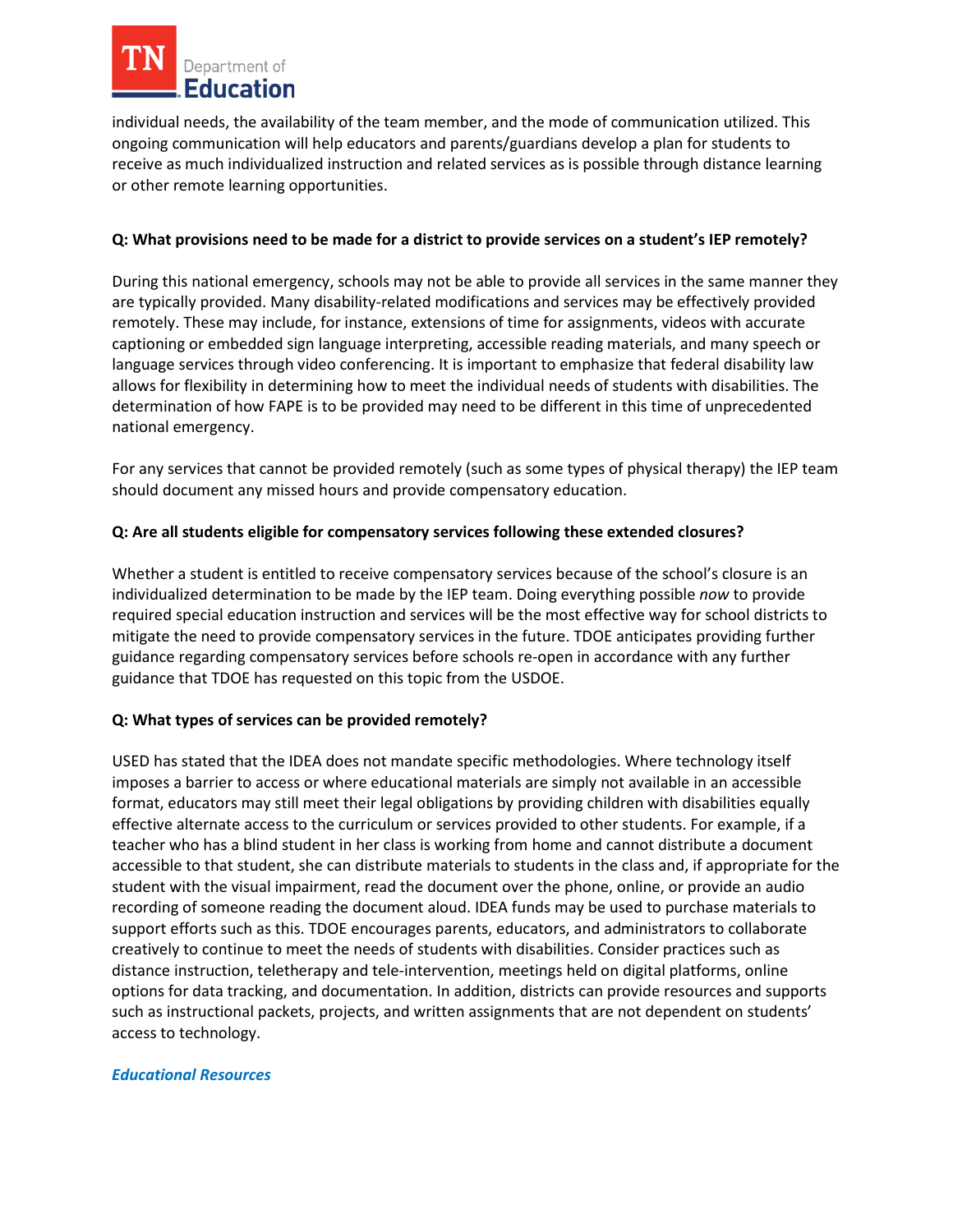

### **Q: What are the most effective ways to provide students with disabilities educational resources during periods of school closure?**

 to the remote provision of special education services and supports during this period of school closures. continually adding resources and content to support remote special education learning options. The USDOE has designated the [National Center for Systemic Instruction \(NCSI\)](https://ncsi.wested.org/) as a resource hub related The Department encourages educators and administrators to refer to the [padlet site](https://padlet.com/wested/educate) NCSI has specifically created to share instructional resources and service delivery solutions. NCSI anticipates

- NCSI website: https://ncsi.wested.org/
- Padlet site for educators and administrators: https://padlet.com/wested/educate

### *Impact on Community-based Settings*

 **based settings and students who participate in inclusive concurrent enrollment programs at Q: How do the school closures impact special education students who receive services in communityinstitutions of higher education?** 

 inclusive concurrent enrollment programs at institutions of higher education, districts should make and students in order for students to access as much programming as possible during this period of meetings as necessary to make an individualized determination about whether a student will need Although it will not be possible for students to participate in-person in community-based programs and efforts to develop plans collaboratively with community-based providers, colleges, parents/guardians, extended closure. Once school resumes, the district should review how the closure impacted the delivery of special education and related services to individual students and convene individual IEP team compensatory or additional services.

## *State and Federal Timelines and Related Activities*

## **Q: What is the status of TDOE onsite monitoring and assistance activities during school closures?**

 with on-site visits may do so virtually. LEAs completing desktop monitoring have been offered extensions to complete at a later date, and all LEAs that were completing self-assessment monitoring may either submit by May 15 or request a waiver for this year. For more information, please contact [Geneva.Taylor@tn.gov](mailto:Geneva.Taylor@tn.gov) or view the Monitoring FAQ on the [TDOE Coronavirus Webpage.](https://www.tn.gov/education/health-and-safety/update-on-coronavirus.html) All IEP-related monitoring processes have been extended until at least **June 1**. Please contact The department officially suspended all monitoring visits through March 31. LEAs that wish to continue [Laura.Dunn@tn.gov](mailto:Laura.Dunn@tn.gov) for additional information.

 All technical assistance visits have been suspended. We want you to focus on what matters most, which is keeping your students and staff safe. The Divisions of Special Populations and Federal Programs and Oversight can provide assistance for any LEA that would like additional programmatic or compliancerelated support virtually during this time. For further assistance, please contact [Deborah.Thompson@tn.gov](mailto:Deborah.Thompson@tn.gov) (Federal Programs), [Theresa.Nicholls@tn.gov \(](mailto:Theresa.Nicholls@tn.gov)Special Populations[\) or your](mailto:Theresa.Nicholls@tn.gov) assigned coordinator or consultant.

### **Q: Since TNReady has been suspended, what data should we use to measure student performance?**